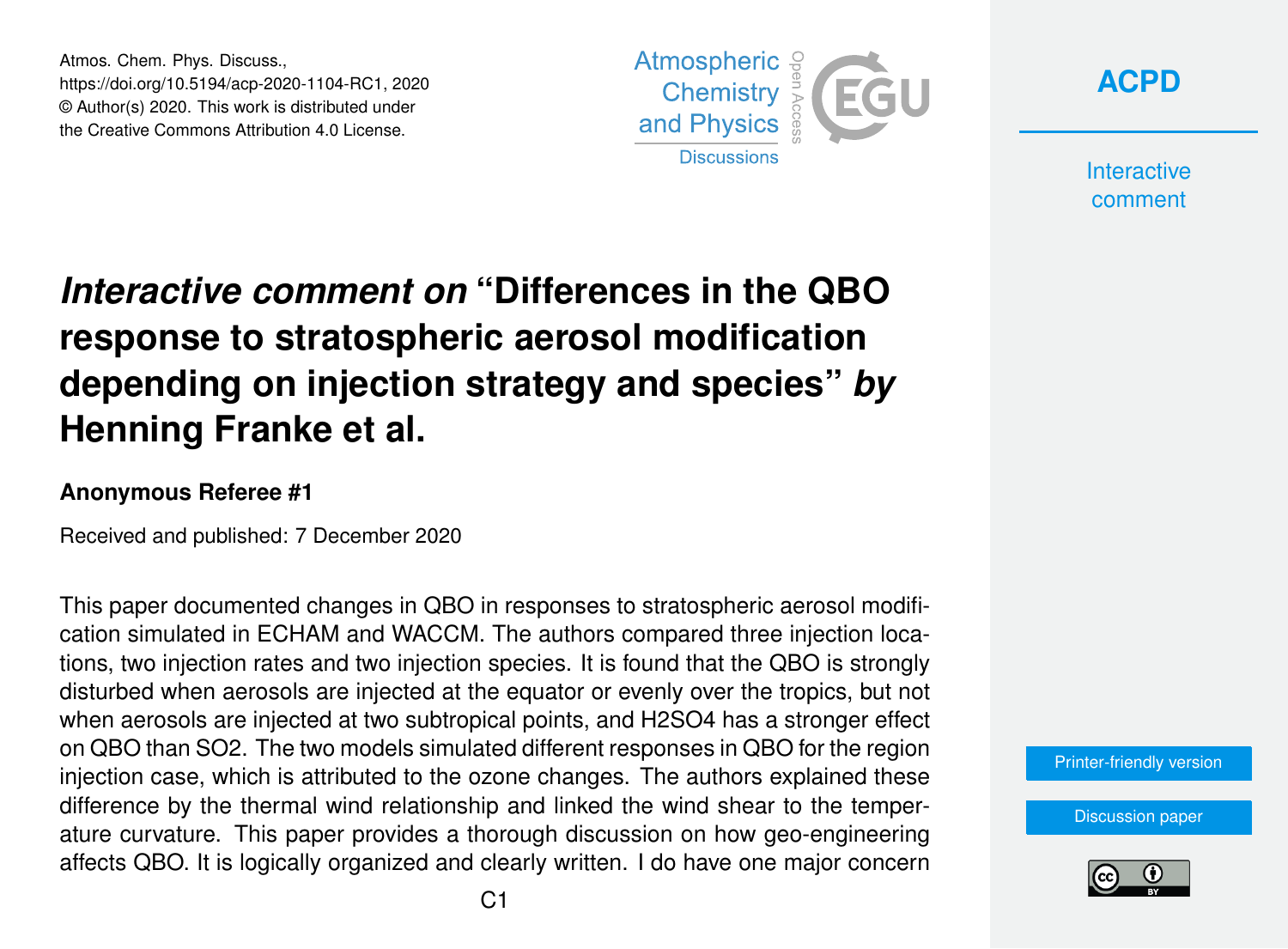regarding the interpretation of the thermal wind relation. I recommend the publication of the paper after the authors address this comment.

Major comment:

The authors attributed the equatorial winds to the temperature curvature, and argued that aerosols drives temperature changes which then drives wind changes. There is no doubts that the thermal wind relationship is valid, but it is important to realize that the thermal wind relationship itself does not guarantee a causal relationship. The agreement between temperature curvature and wind shear shown in the paper is not sufficient to prove that temperature changes drive the winds. This is particularly the case for levels above ∼20 hPa, which are well above the aerosol layers so that the direct radiative effect from the aerosol should be quite weak. Yet, these upper level changes are key to the QBO changes in many cases. An example would be the ECHAM region-so4- 5 vs region-so4-25 (Fig. 12 f vs h). These two simulations only differ in the magnitudes of the aerosol injection, but the changes in temperature gradient are opposite above 20 hPa, which suggested to me that the temperature changes there are not directly related to the aerosol's radiative effect. It may be helpful to plot the changes in the radiative heating rate from the aerosols (and ozone).

Minor comments:

Line 96-97: The radiative heating of the sulfate aerosols consists of long wave and near-infrared radiation, but aerosol properties are only passed to shortwave and near infrared radiation. Is the aerosols' long wave radiative effect ignored?

Line 118: These AMIP simulations cannot simulate the surface cooling by the sulfate layer as most of the surface temperature is constrained. But they can be used to estimate the forcing.

Line 207-210: T/Lˆ2 basically provides a scaling for the temperature curvature. So the equation (3) may still hold if choosing a correct "L".

**[ACPD](https://acp.copernicus.org/preprints/)**

**Interactive** comment

[Printer-friendly version](https://acp.copernicus.org/preprints/acp-2020-1104/acp-2020-1104-RC1-print.pdf)

[Discussion paper](https://acp.copernicus.org/preprints/acp-2020-1104)